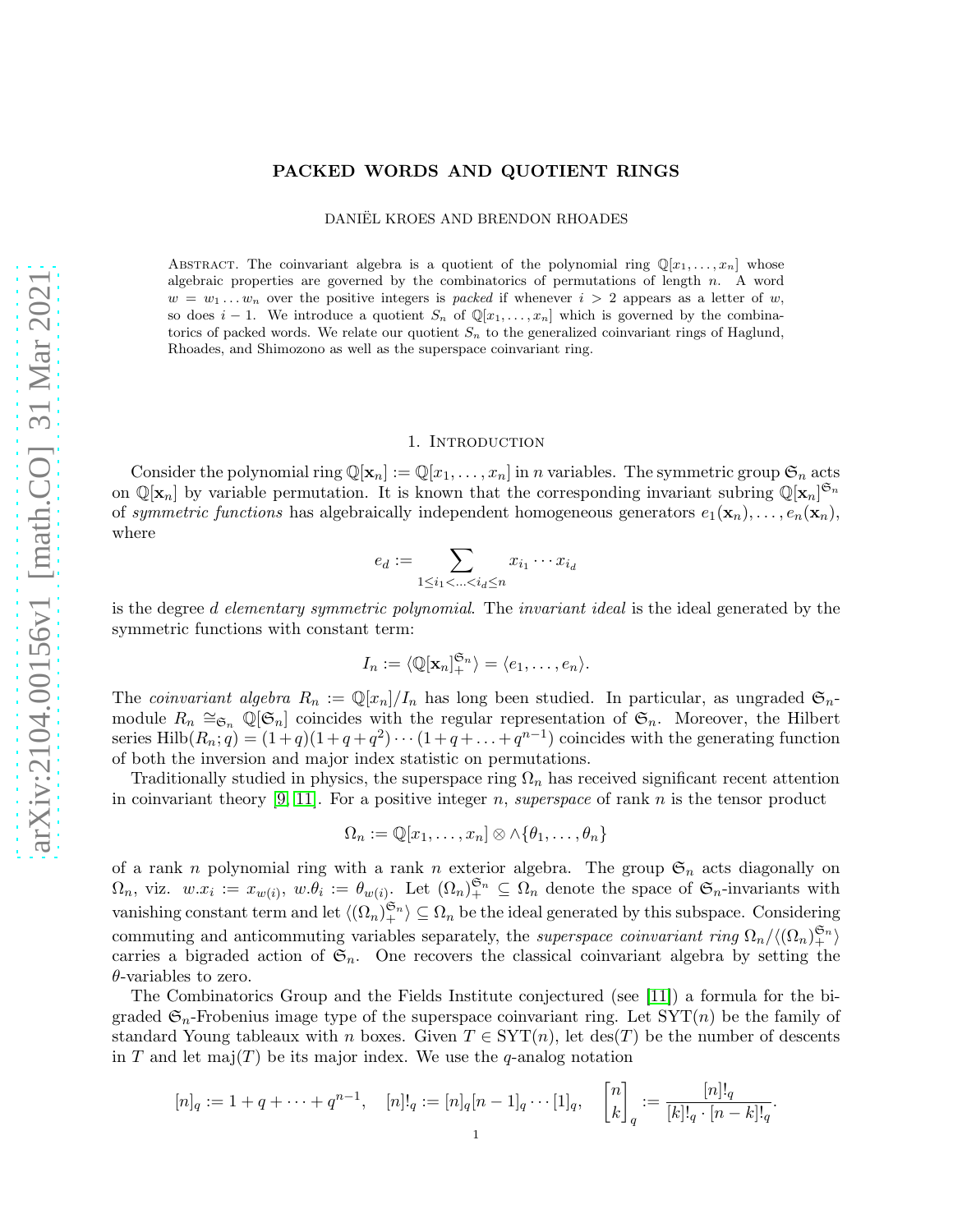The Fields Group conjectured [\[11\]](#page-11-1) that

<span id="page-1-0"></span>(1.1) 
$$
\mathrm{grFrob}(\Omega_n/\langle (\Omega_n)^{\mathfrak{S}_n} \rangle; q, z) = \sum_{k=1}^n z^{n-k} \cdot C_{n,k}(\mathbf{x};q)
$$

where

<span id="page-1-3"></span>(1.2) 
$$
C_{n,k}(\mathbf{x};q) := \sum_{T \in \text{SYT}(n)} q^{\text{maj}(T) + {n-k \choose 2} + (n-k) \cdot \text{des}(T)} \begin{bmatrix} \text{des}(T) \\ n-k \end{bmatrix}_q s_{\text{shape}(T)'}(\mathbf{x}).
$$

Here  $s_{\text{shape}(T)'}(\mathbf{x})$  is the Schur function corresponding to the conjugate of the shape of T.

The symmetric function  $C_{n,k}(\mathbf{x};q)$  appearing in Equation [\(1.1\)](#page-1-0) has appeared in the literature before. Combinatorially, it is the  $t = 0$  specialization of the function  $\Delta'_{e_{k-1}}e_n$  appearing in the Haglund-Remmel-Wilson *Delta Conjecture* [\[4,](#page-11-2) [3\]](#page-11-3). Algebraically, it is (up to a minor twist) the graded Frobenius image of the generalized coinvariant algebras  $R_{n,k}$  introduced by Haglund-Rhoades-Shimozono [\[5\]](#page-11-4). Geometrically, it is (up to the same minor twist) the graded Frobenius image of the cohomology representation afforded by the  $\mathfrak{S}_n$ -action on the variety  $X_{n,k}$  of n-tuples of lines  $(\ell_1,\ldots,\ell_n)$  spanning  $\mathbb{C}^k$  [\[7\]](#page-11-5). Despite these varied interpretations of  $C_{n,k}(\mathbf{x};q)$ , the formula [\(1.1\)](#page-1-0) remains conjectural as of this writing.

Whereas algebraic properties of the classical coinvariant ring are governed by permutations, the superspace coinvariants appear to be governed by packed words. A word  $w = w_1 \dots w_n$  over the positive integers is packed if, for all  $i > 0$ , whenever  $i + 1$  appears as a letter in w, so does i. Let  $\mathcal{W}_n$  be the family of packed words of length n. For example, we have

<span id="page-1-1"></span>
$$
\mathcal{W}_3=\{123,213,132,231,312,321,112,121,211,122,212,221,111\}.
$$

Packed words in  $W_n$  are in natural bijection with the family  $\mathcal{OP}_n$  of all ordered set partitions of [n] and have appeared in various settings including Hopf algebras [\[6\]](#page-11-6) and polytopes [\[1\]](#page-11-7).

The symmetric group  $\mathfrak{S}_n$  acts on the set  $\mathcal{W}_n$  by letter permutation. The conjecture [\(1.1\)](#page-1-0) implies that

(1.3) 
$$
\Omega_n/\langle(\Omega_n)_+^{\mathfrak{S}_n}\rangle \cong \mathbb{Q}[\mathcal{W}_n] \otimes \text{sign}
$$

as ungraded  $\mathfrak{S}_n$ -modules, where sign is the 1-dimensional sign representation of  $\mathfrak{S}_n$ . Proving the isomorphism [\(1.3\)](#page-1-1) remains an open problem. Even the dimension equality dim  $\Omega_n/\langle(\Omega_n)_+^{\mathfrak{S}_n}\rangle = |\mathcal{W}_n|$ is presently out of reach.

Motivated by the conjecture [\(1.1\)](#page-1-0), we define the following family of singly-graded  $\mathfrak{S}_n$ -modules  $S_n$  which provably have vector space dimension  $|\mathcal{W}_n|$  and satisfy algebraic properties similar to  $(1.3)$  and  $(1.1)$ . We let  $e_d^{(i)}$  $d_i^{(i)} := e_d(x_1, \ldots, x_{i-1}, x_{i+1}, \ldots, x_n)$  be the degree d elementary symmetric polynomial with the variable  $x_i$  omitted.

<span id="page-1-2"></span>**Definition 1.1.** Let  $J_n \subseteq \mathbb{Q}[\mathbf{x}_n]$  be the ideal

$$
J_n = \langle x_i^d \cdot e_{n-r}^{(i)} : 1 \le i \le n, 1 \le r \le d \rangle
$$

and let  $S_n := \mathbb{Q}[\mathbf{x}_n]/J_n$  be the corresponding quotient ring.

By convention, the degree 0 elementary symmetric polynomial is 1, so that  $J_n$  contains the variable powers  $x_i^n$ . Additionally, we use the convention that  $e_d \equiv 0$  for  $d < 0$ .

Although the generators of the ideal  $J_n$  may appear unusual, they will arise naturally from the perspective of orbit harmonics as follows. More precisely, suppose  $X \subseteq \mathbb{Q}^n$  is a finite locus of points. Consider the ideal

(1.4) 
$$
\mathbf{I}(X) := \{ f \in \mathbb{Q}[\mathbf{x}_n] : f(\mathbf{x}) = 0 \text{ for all } \mathbf{x} \in X \}
$$

of polynomials in  $\mathbb{Q}[\mathbf{x}_n]$  which vanish on X and let

(1.5) 
$$
\mathbf{T}(X) := \langle \tau(f) : f \in \mathbf{I}(X) - \{0\} \rangle,
$$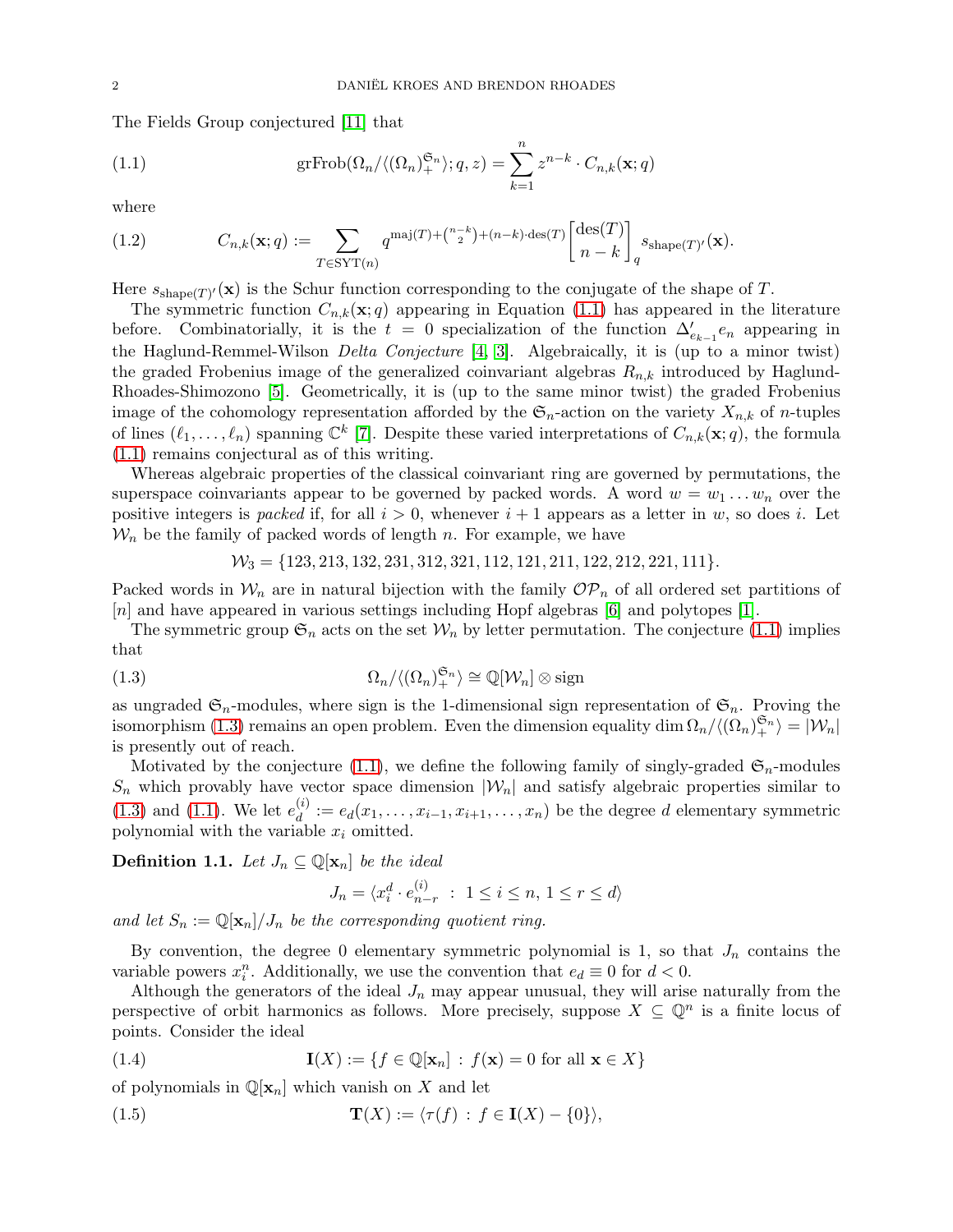where  $\tau(f)$  denotes the highest degree component of a nonzero polynomial  $f \in \mathbb{Q}[\mathbf{x}_n]$ . The homogeneous ideal  $\mathbf{T}(X)$  is the *associated graded* ideal of  $\mathbf{I}(X)$  and we have isomorphisms of Q-vector spaces

(1.6) 
$$
\mathbb{Q}[X] \cong \mathbb{Q}[\mathbf{x}_n]/\mathbf{I}(X) \cong \mathbb{Q}[\mathbf{x}_n]/\mathbf{T}(X)
$$

which are isomorphisms of ungraded  $\mathfrak{S}_n$ -modules when X is closed under the natural action of  $\mathfrak{S}_n$ on  $\mathbb{Q}^n$ ; the quotient  $\mathbb{Q}[\mathbf{x}_n]/\mathbf{T}(X)$  has the additional structure of a graded  $\mathfrak{S}_n$ -module.

Given *n* distinct rational parameters  $\alpha_1, \ldots, \alpha_n$ , we have a natural point locus  $X_n \subseteq \mathbb{Q}^n$  in bijection with  $\mathcal{W}_n$ , namely

(1.7) 
$$
X_n = \{(\beta_1, ..., \beta_n) \in \mathbb{Q}^n : \{\beta_1, ..., \beta_n\} = \{\alpha_1, ..., \alpha_k\} \text{ for some } k\}.
$$

It will develop that

$$
\mathbf{T}(X_n) = J_n.
$$

In other words, the quotient  $S_n = \mathbb{Q}[\mathbf{x}_n]/\mathbf{T}(X_n)$  is the graded quotient of  $\mathbb{Q}[\mathbf{x}_n]$  arising from the packed word locus  $X_n$ . Equation [\(1.8\)](#page-2-0) may be viewed as a more natural, if less computationally useful, alternative to Definition [1.1.](#page-1-2) We prove the following facts regarding the module  $S_n$ .

<span id="page-2-0"></span>• The ungraded  $\mathfrak{S}_n$ -structure of  $S_n$  coincides with the natural  $\mathfrak{S}_n$ -action on  $\mathcal{W}_n$  (without sign twist)

$$
(1.9) \t S_n \cong \mathbb{Q}[\mathcal{W}_n].
$$

<span id="page-2-3"></span>• The graded  $\mathfrak{S}_n$ -structure is described by

(1.10) 
$$
\mathrm{grFrob}(S_n; q) = \sum_{k=1}^n q^{n-k} \cdot (\mathrm{rev}_q \circ \omega) C_{n,k}(\mathbf{x}; q).
$$

<span id="page-2-1"></span>Here  $rev_q$  is the operator on polynomials in q which reverses their coefficient sequences and  $\omega$  is the symmetric function involution which trades  $e_n(\mathbf{x})$  for  $h_n(\mathbf{x})$ .

Finding an algebraic explanation for the similarity between the provable [\(1.10\)](#page-2-1) and the conjectural  $(1.1)$  could shed light on a proof of  $(1.1)$ .

The outline of the paper is as follows. In Section [2](#page-2-2) we cover some of the necessary background, including symmetric functions, representation theory of the symmetric group, and Gröbner theory. In Section [3](#page-3-0) we describe a bijection between ordered set partitions in  $\mathcal{OP}_n$  and certain sequences  $(c_1, \ldots, c_n)$  of nonnegative integers. This bijection will translate to a bijection between a monomial basis of  $S_n$  and  $W_n$ . In Section [4](#page-7-0) we use this bijection to prove [\(1.9\)](#page-2-3) and its graded refinement Equation [\(1.10\)](#page-2-1). In Section [5](#page-10-0) we end with some concluding remarks and open questions.

## 2. Background

<span id="page-2-2"></span>2.1. Symmetric functions and the representation theory of  $\mathfrak{S}_n$ . A partition  $\lambda$  of size n, denoted  $\lambda \vdash n$ , is a sequence  $\lambda = (\lambda_1, \ldots, \lambda_m)$  of integers  $\lambda_1 \geq \ldots \geq \lambda_m > 0$  with  $\lambda_1 + \ldots + \lambda_m = n$ . Let  $\mathbf{x} = (x_1, x_2, x_3, ...)$  be an infinite set of variables and let  $\Lambda \subseteq \mathbb{Q}[[\mathbf{x}]]$  be the ring of symmetric functions. It is known that the degree n homogeneous piece of  $\Lambda$  has a basis given by the *Schur* functions  $s_\lambda(\mathbf{x})$  where the index  $\lambda$  ranges over all partitions of size n. For thorough definitions of the ring of symmetric functions and Schur functions, we refer to [\[10\]](#page-11-8).

We will now recall the fundamentals of the representation theory of  $\mathfrak{S}_n$ . The irreducible representations of  $\mathfrak{S}_n$  are naturally in bijections with the partitions  $\lambda \vdash n$ . For every such  $\lambda$ , the corresponding irreducible  $\mathfrak{S}_n$ -module is denoted by  $S^{\lambda}$ .

Consequently, every  $\mathfrak{S}_n$ -module V decomposes as

$$
V = \bigoplus_{\lambda \vdash n} \left( S^{\lambda} \right)^{c_{\lambda}}
$$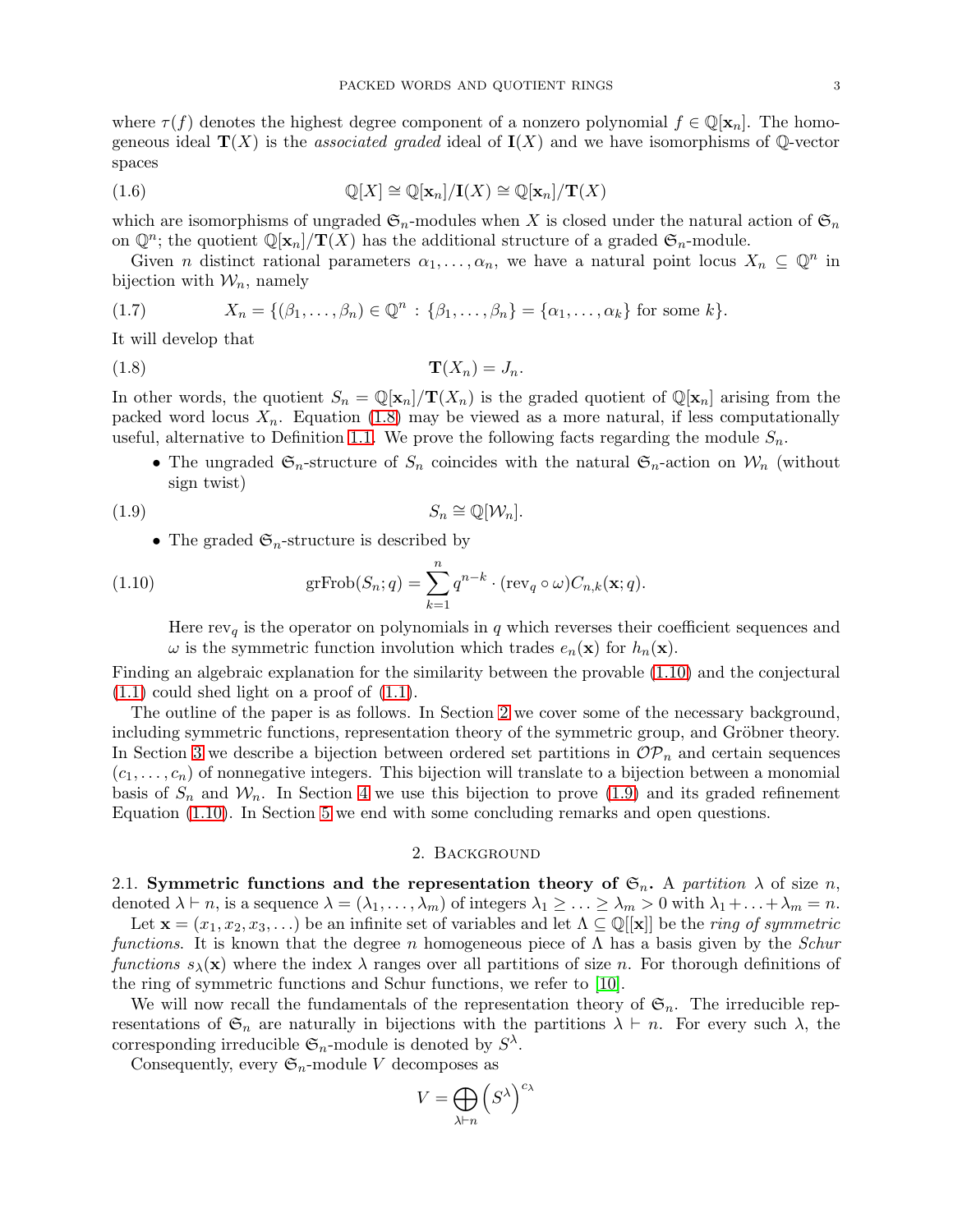for some integers  $c_{\lambda} \geq 0$ . The Frobenius character of V is the symmetric function

$$
\mathrm{Frob}(V) = \sum_{\lambda \vdash n} c_{\lambda} \cdot s_{\lambda}(\mathbf{x}).
$$

Lastly, let V be a graded vector space such that for every  $d \geq 0$  the degree d homogeneous component  $V_d$  is finite dimensional. The *Hilbert series* of V is the power series in q given by

$$
\mathrm{Hilb}(V;q) = \sum_{d \ge 0} \dim(V_d) \cdot q^d.
$$

If further V carries a graded  $\mathfrak{S}_n$ -action, we define the *graded Frobenius character* by

$$
\mathrm{grFrob}(V; q) = \sum_{d \ge 0} \mathrm{Frob}(V_d) \cdot q^d.
$$

More details on the representation theory of  $\mathfrak{S}_n$  can be found in [\[10\]](#page-11-8).

2.2. Gröbner theory. In this section we will review some of the Gröbner theory used in this paper. The main starting point of Gröbner theory is a polynomial ring  $k[\mathbf{x}_n]$  over a field k equipped with a total order < on its monomials that satisfies:

- 1.  $1 \leq m$  for any monomial m;
- 2. for monomials  $m_1 < m_2$  and any monomial m we have  $m \cdot m_1 < m \cdot m_2$ .

Such a total order is called a *monomial order*. Given a monomial order  $\lt$ , for any  $0 \neq f \in k[\mathbf{x}_n]$  we define the leading monomial  $LM(f)$  as the monomial m such that m has nonzero coefficient in f and  $n \leq m$  for any monomial n with nonzero coefficient in f. For an ideal  $I \leq k[\mathbf{x}_n]$  we set  $LM(I)$ as the ideal generated by the leading monomials of all non-zero  $f \in I$ .

We know [\[2\]](#page-11-9) that a basis for the k-vector space  $k[\mathbf{x}_n]/I$  is given by all monomials m that do not belong to  $LM(I)$ , which is equivalent to m not being divisible by any monomial of the form  $LM(f)$ with  $f \in I$ . This basis for  $k[\mathbf{x}_n]/I$  is called the *standard monomial basis* with respect to the total order <.

The monomial order on  $\mathbb{Q}[x_n]$  used in this paper is the *lexicographic order*. In this order, two monomials  $m_1 = x_1^{a_1} \cdots x_n^{a_n}$  and  $m_2 = x_1^{b_1} \cdots x_n^{b_n}$  are compared as follows. Assuming  $m_1 \neq m_2$ , let  $j \in \{1, 2, \ldots, n\}$  be minimal such that  $a_j \neq b_j$ , then  $m_1 < m_2$  if and only if  $a_j < b_j$ .

## 3. The combinatorial bijection

<span id="page-3-0"></span>In this section we will establish a bijection between ordered set partitions and coinversion codes. The starting point will be a bijection established by Rhoades and Wilson [\[8,](#page-11-10) Thm. 2.2]. Let  $\mathcal{OP}_{n,k}$ be the family of ordered set partitions  $(B_1 \mid \cdots \mid B_k)$  of  $[n]$  into k blocks. Given an ordered set partition  $\sigma = (B_1 \mid \cdots \mid B_k) \in \mathcal{OP}_{n,k}$ , define a sequence  $\mathbf{code}(\sigma) = (c_1, \ldots, c_n)$  as follows. If  $1 \leq i \leq n$  and  $i \in B_j$ , then

$$
c_i = \begin{cases} |\{\ell > j \ : \ \min(B_\ell) > i\}| & \text{if } i = \min(B_j); \\ |\{\ell > j \ : \ \min(B_\ell) > i\}| + (j - 1) & \text{if } i \neq \min(B_j). \end{cases}
$$

The sequence  $\text{code}(\sigma)$  was called the *coinversion code* of  $\sigma$  in [\[8\]](#page-11-10). This is a variant of the classical Lehmer code on permutations in the case  $k = n$ .

The coinversion  $\text{code}(\sigma)$  of ordered set partitions  $\sigma \in \mathcal{OP}_{n,k}$  were characterized in [\[8\]](#page-11-10) as follows. Given a subset  $S = \{s_1 < \cdots < s_d\} \subseteq [n]$ , define the skip sequence by  $\gamma(S) = (\gamma_1, \ldots, \gamma_n)$  where

(3.1) 
$$
\gamma_i = \begin{cases} i - j + 1 & \text{if } i = s_j \in S \\ 0 & \text{if } i \notin S. \end{cases}
$$

Also let  $\gamma(S)^* = (\gamma_n, \dots, \gamma_1)$  be the *reverse skip sequence*. For example, if  $n = 7$  and  $S = \{2, 3, 6\}$ we have  $\gamma(S) = (0, 2, 2, 0, 0, 4, 0)$  and  $\gamma(S)^* = (0, 4, 0, 0, 2, 2, 0)$ .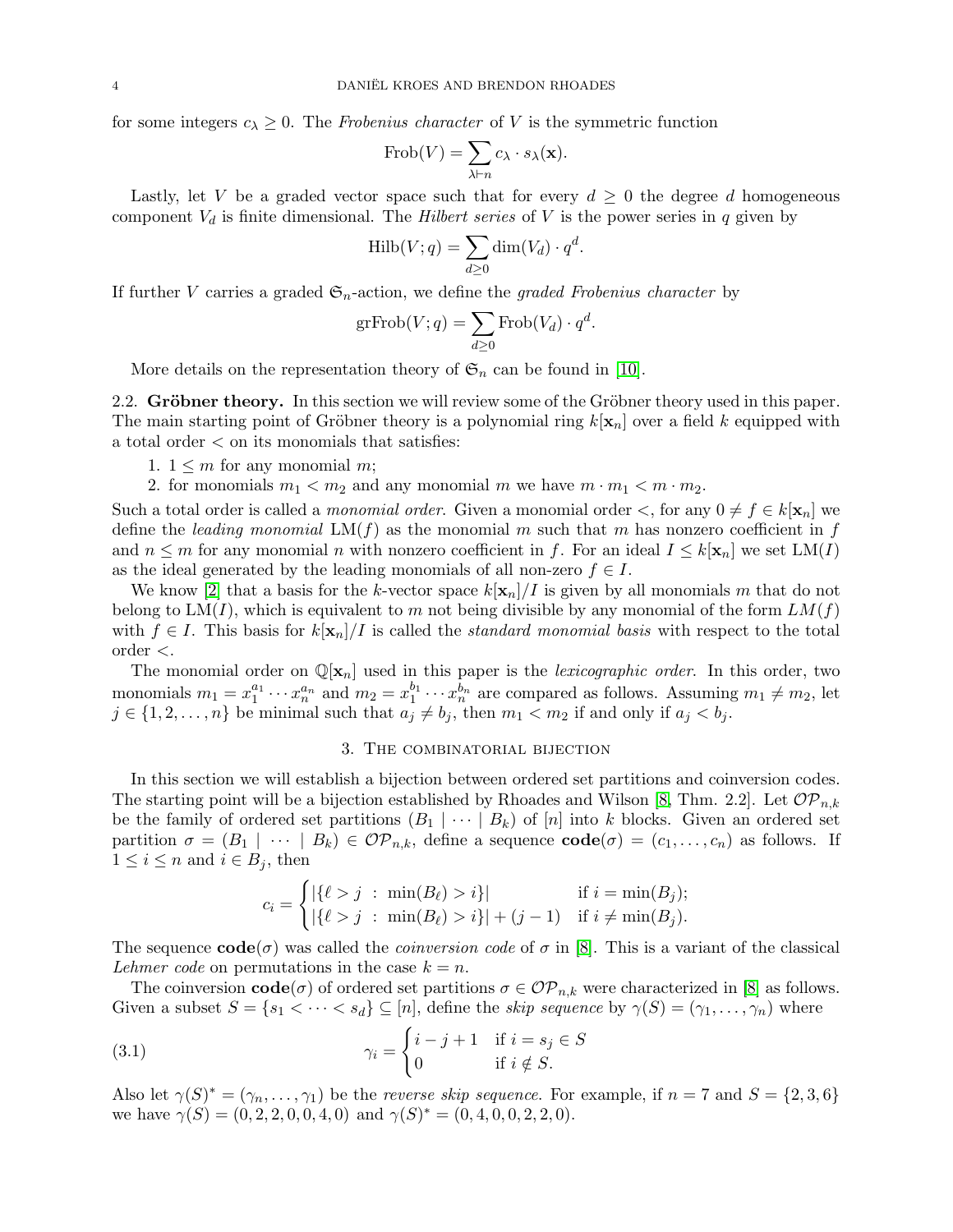<span id="page-4-0"></span>**Theorem 3.1.** ([\[8,](#page-11-10) Thm. 2.2]) Let  $1 \leq k \leq n$ . The map  $\sigma \mapsto \mathbf{code}(\sigma)$  is a bijection from ordered set partitions of  $[n]$  with k blocks to the family of nonnegative integer sequences  $(c_1, \ldots, c_n)$  such that

- for all  $1 \leq i \leq n$  we have  $c_i < k$ ,
- for any subset  $S \subseteq [n]$  with  $|S| = n-k+1$ , the componentwise inequality  $\gamma(S)^* \leq (c_1, \ldots, c_n)$ fails to hold.

For future reference we recall the inverse map introduced in the proof of the above theorem. This inverse map uses the following insertion procedure.

For  $(B_1 \mid \cdots \mid B_k)$  a sequence of k (possibly empty) sets of positive integers we define the *coinversion labels* as follows. First, label the empty sets  $0, 1, \ldots, j$  from right to left, and then label the nonempty sets  $j + 1, \ldots, j + k - 1$  from left to right.

For a sequence  $(c_1, \ldots, c_n)$  satisfying the conditions in Theorem [3.1,](#page-4-0) we construct an ordered set partition as follows. Start with a sequence  $(\emptyset \mid \cdots \mid \emptyset)$  of k copies of the empty set, and for  $i = 1, 2, \ldots, n$  insert the number i in the block with label  $c_i$  under the coinversion labeling.

For example, let  $n = 7$ ,  $k = 4$  and consider the sequence  $c = (2, 1, 2, 0, 2, 0, 2)$ . The resulting ordered set partition will be  $(6 \mid 13 \mid 257 \mid 4)$ , as shown by the following process, starting with the labeled sequence of blocks  $(\emptyset^3 | \emptyset^2 | \emptyset^1 | \emptyset^0)$ .

| i              | $\mathcal{C}^{\cdot}_{\cdot}$ | updated labeled sequence of blocks                  |
|----------------|-------------------------------|-----------------------------------------------------|
|                |                               | $0^2 + 1^3 + 0^1 + 0^0$                             |
| $2^{\circ}$    |                               | $(\emptyset^1 \mid 1^2 \mid 2^3 \mid \emptyset^0)$  |
| 3 <sup>1</sup> |                               | $(\emptyset^1 \mid 13^2 \mid 2^3 \mid \emptyset^0)$ |
| 4              |                               | $(\emptyset^0 \mid 13^1 \mid 2^2 \mid 4^3)$         |
| 5              |                               | $(\emptyset^0 \mid 13^1 \mid 25^2 \mid 4^3)$        |
| 6              |                               | $(6^0 \mid 13^1 \mid 25^2 \mid 4^3)$                |
|                |                               | $(6^0 \mid 13^1 \mid 257^2 \mid 4^3)$               |

In our algebraic analysis of  $S_n$  we will need a version of this insertion which maps the family of ordered set partitions of [n] with at least k blocks bijectively onto a certain collection  $(c_1, \ldots, c_n)$ of length  $n$  'code words' over the nonnegative integers. In the bijection **code** of Theorem [3.1,](#page-4-0) the ordered set partition  $(1|2| \cdots |m, m+1, \ldots, n)$  has code  $(0, 0, \ldots, 0)$  for any number of blocks m, so we cannot simply take the union of these maps for  $m \geq k$ .

We resolve the problem in the above paragraph by working with a different version of the coinversion code, which we will call the boosted coinversion code. For an ordered set partition  $\sigma = (B_1 \mid \cdots \mid B_k)$  we define  $\overline{\text{code}}(\sigma) = (c_1, \ldots, c_n)$  as follows. Suppose  $1 \leq i \leq n$  and  $i \in B_j$ , then

$$
c_i = \begin{cases} |\{\ell > j \ : \ \min(B_\ell) > i\}| & \text{if } i = \min(B_j); \\ |\{\ell > j \ : \ \min(B_\ell) > i\}| + j & \text{if } i \neq \min(B_j). \end{cases}
$$

Compared to the coinversion codes from before, the difference is that all the numbers corresponding to non-minimal elements of blocks are raised by one, and we say that these numbers are boosted.

The remainder of the section will be devoted to the proof of the following theorem.

<span id="page-4-1"></span>**Theorem 3.2.** Let  $1 \leq k \leq n$ . The map  $\sigma \mapsto \overline{\text{code}}(\sigma)$  is a bijection from the set of ordered set partitions of  $[n]$  with at least k blocks to the family of nonnegative integer sequences such that

- for all  $1 \leq i \leq n$  we have  $c_i < n$ .
- for any subset  $S \subseteq [n]$  with  $|S| = n k + 1$  the componentwise inequality  $\gamma(S)^* \leq (c_1, \ldots, c_n)$ fails to hold.
- for any  $1 \leq i, d \leq n$  and any  $T \subseteq [n-1]$  with  $|T| = n d$  and  $\gamma(T)^* = (\gamma_{n-1}, \dots, \gamma_1)$ , the componentwise inequality  $(\gamma_{n-1}, \ldots, \gamma_i, d, \gamma_{i-1}, \ldots, \gamma_1) \leq (c_1, \ldots, c_n)$  fails to hold.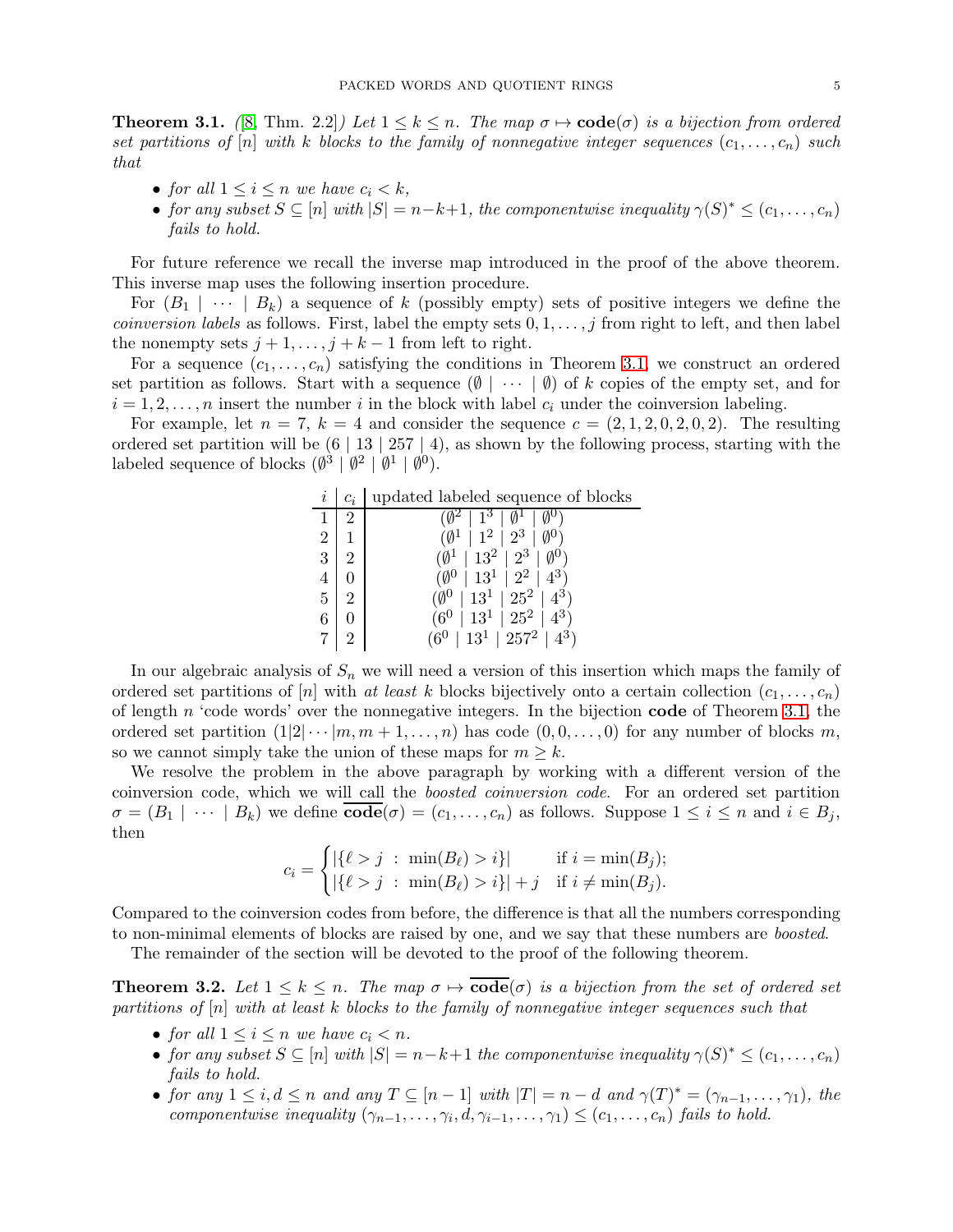**Lemma 3.3.** Let  $\sigma$  be an ordered set partition of  $[n]$ . Given the boosted coinversion code  $\text{code}(\sigma)$ one can recover the coinversion code  $\text{code}(\sigma)$ , as well as the number of blocks of  $\sigma$ .

*Proof.* Note that the second part is immediate once we have recovered  $\text{code}(\sigma)$ , as the number of blocks will be equal to the number of unboosted numbers, which is easily found by comparing  $code(\sigma)$  and  $code(\sigma)$ .

Given a boosted coinversion code  $(c_1, \ldots, c_n)$  corresponding to an ordered set partition with  $\ell$ blocks (where  $\ell$  is unknown), we can think of creating the ordered set partition by following the same procedure as described before, with the only difference that the labels of all the nonempty blocks should be raised by one.

No matter what, at some point we will fill in the last nonempty block with some number  $i$ , which necessarily has  $c_i = 0$ . Additionally, from the boosting, it is clear that  $c_j > 0$  for all  $j > i$ , hence we can recover  $i$  by looking for the last entry in our sequence that equals 0.

Now, assume that we have identified that  $i_1 < \ldots < i_j$  are minimal in their block and that all other numbers in  $[i_1, n]$  are not minimal in their block. If  $i_1 = 1$  we are done. Otherwise, it is clear that we must have at least  $j + 1$  blocks (as clearly 1 will be minimal in its block). Now, let  $i_0 < i_1$ be the largest number that is also minimal in its block. By the inverse map, this must correspond to some index with  $c_{i_0} \leq j$ , as at the time of inserting  $i_0$  there are exactly  $j+1$  empty blocks, labeled  $0, 1, \ldots, j$ . Additionally, for any  $i_0 < i < i_1$ , at the time of insertion there will be exactly j empty blocks, hence the coinversion label of i will be at least  $j + 1$  (because of the boosting). Therefore, given  $\mathbf{code}(\sigma)$  we can recognize  $i_0$  as the largest index  $i_0 < i_1$  with  $c_{i_0} \leq j$ . By induction we are done.

Explicitly, the procedure above is as follows. Given a sequence  $(c_1, \ldots, c_n)$ , trace the sequence from right to left, marking the first 0, then the first 0 or 1, then the first 0, 1 or 2, etcetera. Now, decrease all the unmarked numbers by 1 and one recovers the coinversion code. We call this procedure the *unboosting* of a sequence  $(c_1, \ldots, c_n)$ .

As an example, consider the boosted coinversion code  $c = (2, 4, 2, 4, 0, 0, 1, 4)$ . Working from right to left we mark  $c_6$  as it is the first 0, then  $c_5$  as it is at most 1, then  $c_3$  as it is the next number at most 2 and finally  $c_1$  as it is the next number that is at most 3. Therefore, the number of blocks is equal to 4 and the unboosted coinversion code is given by  $(2, 3, 2, 3, 0, 0, 0, 3)$ . Applying the earlier bijection this coinversion code corresponds to  $(37 \mid 124 \mid 6 \mid 58)$ .

We are now ready to prove the main result of this section.

*Proof of Theorem [3.2.](#page-4-1)* We first prove the necessity of the conditions. Let  $\sigma$  be an ordered set partition of [n] with at least k blocks and let  $\text{code}(\sigma) = (c_1, \ldots, c_n)$  be its boosted coinversion code.

• If i is minimal in its block,  $c_i$  will be at most the number of blocks following the block containing i, which is at most  $n-1$ . If i is not minimal we have at most  $n-1$  blocks, and if  $i \in B_j$  we have

$$
c_i = j + |\{\ell > j \; : \; \min(B_\ell) > i\}| \le j + |\{\ell > j \; : \; \text{the } \ell^{\text{th}} \text{ block exists}\}| \le n - 1.
$$

• Suppose  $S = \{n+1-t_{n-k+1}, \ldots, n+1-t_1\}$  (with  $t_1 < \ldots < t_{n-k+1}$ ) satisfies  $\gamma(S)^* \leq$  $(c_1, \ldots, c_n)$ . We show that none of the numbers  $\{t_1, \ldots, t_{n-k+1}\}$  is minimal in its block of σ, contradicting that σ has at least k blocks.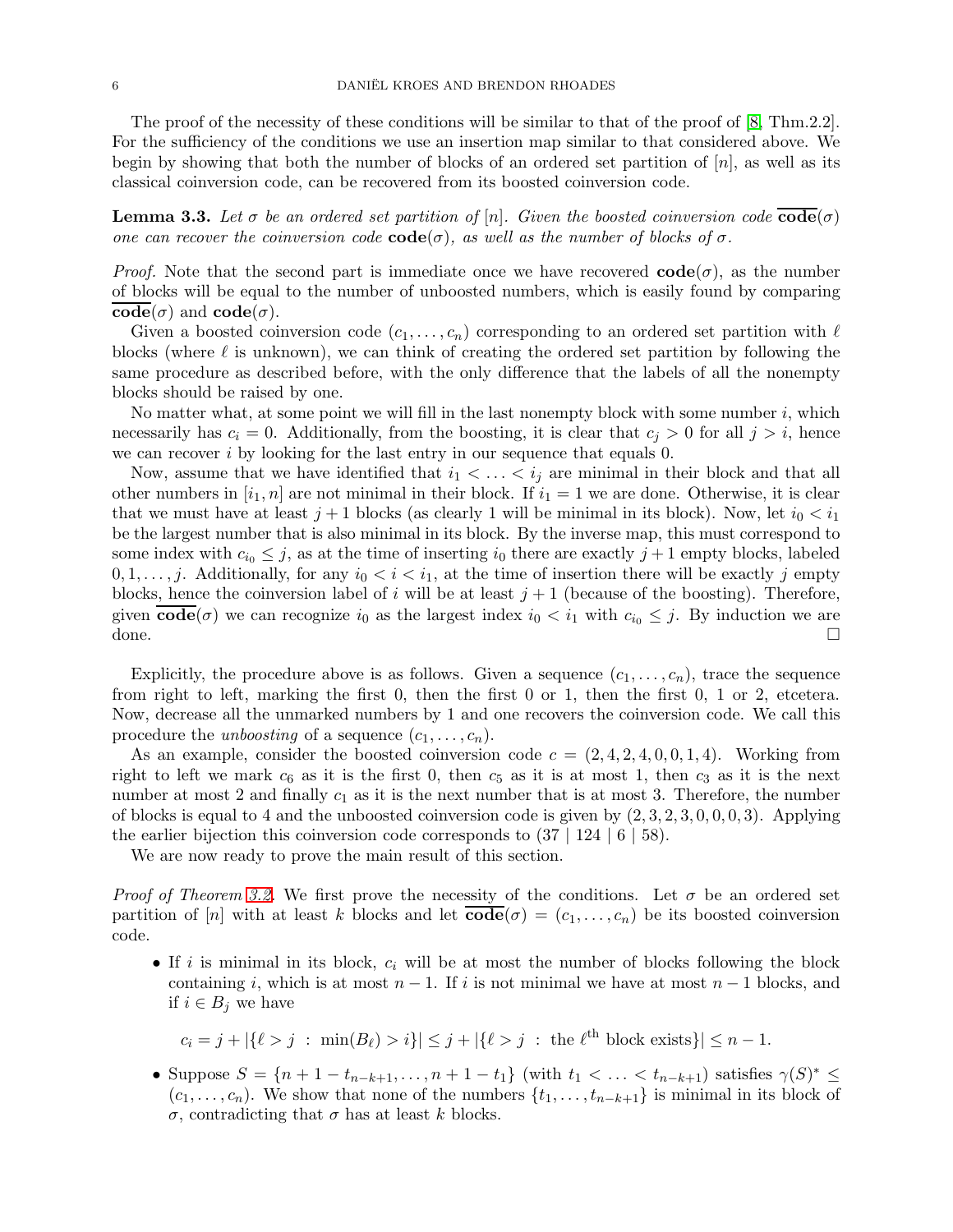If  $t_{n-k+1}$  is minimal in its block, then

$$
c_{t_{n-k+1}} = |\{\ell > t_{n-k+1} : \text{ occurs to the right of } t_{n-k+1} \text{ in } \sigma \}|
$$
  
\$\leq |\{t\_{n-k+1} + 1, \ldots, n-1, n\}| = n - t\_{n-k+1}.

However, the term in  $\gamma(S)^*$  in position  $t_{n-k+1}$  equals  $n-t_{n-k+1}+1$ , hence we conclude that  $t_{n-k+1}$  is not minimal in its block.

Now, if  $t_{n-k}$  were minimal in its block, we would have

$$
c_{t_{n-k}} = |\{\ell > t_{n-k} : \ell \text{ is minimal in its block and occurs to the right of } t_{n-k} \text{ in } \sigma\}|
$$
  
\$\leq |\{t\_{n-k} + 1, \ldots, n-1, n\} - \{t\_{n-k+1}\}| = n - t\_{n-k} - 1.

But again, the term in  $\gamma(S)^*$  in position  $t_{n-k}$  equals  $n-t_{n-k}$ , which shows that  $t_{n-k}$ cannot be minimal in its block either. An inductive argument now shows that none of  $\{t_1, \ldots, t_{n-k+1}\}\$ is minimal in its block.

- For  $d = n$  this is equivalent to the fact that  $c_i < n$  for all i, so assume  $1 \leq d < n$ . Assume for contradiction that  $(\gamma_{n-1},\ldots,\gamma_i,d,\gamma_{i-1},\ldots,\gamma_1) \leq (c_1,\ldots,c_n)$  where  $(\gamma_{n-1},\ldots,\gamma_1) = \gamma(T)^*$ for some  $T \subseteq [n-1]$  of size  $|T| = n - d$ . Since  $c_{n+1-i} \geq d$ , this implies that  $\sigma$  has at least d blocks. Let  $T = \{i_1 < \ldots < i_t \le n + 1 - i < i_{t+1} < \ldots < i_{t+s}\}.$  By the same argument used in the previous bullet, we see that all  $n + 1 - i_j$  with  $j \leq t$  are not minimal in their block. Now we consider two cases.
	- If  $n + 1 i$  is not minimal in its block either, we can continue the argument as in the previous case to show that none of  $n + 1 - i_j$  is minimal in its block. In particular we have  $1+(n-d)$  elements that are not minimal in their respective blocks, contradicting the fact that  $\sigma$  has at least d blocks.
	- Now suppose that  $n + 1 i$  is minimal in its block. Since  $c_{n+1-i} = d$ , this implies that among  $\{n+2-i,\ldots,n\}$  at least d numbers are also minimal in their respective blocks. In particular, there are at least d numbers that are not of the form  $n + 1 - j$ with  $j \in T$ . But this implies that T has size at most  $(n-1) - d < n - d$ , which is a contradiction.

Now, we show that these conditions are sufficient. Given a sequence  $(c_1, \ldots, c_n)$  we can first unboost the sequence (as we can apply this procedure to every sequence of nonnegative integers) to determine how many blocks our intended ordered set partition must have. Given this extra information, we can basically run the same inverse map as before, with the exception that we should increase the label of every nonempty block by 1. It now suffices to check that we don't run into any troubles by doing so. Our proof will go through the following steps.

- First we will show that the unboosting procedure concludes that there are at most  $n k$ boosted numbers, as this will ensure that the ordered set partition we aim for has at least k blocks.
- Then we will inductively show that can basically run the same inverse map as before.
	- First we show that the conclusion of the unboosting is that 1 is unboosted, ensuring we have enough blocks to insert 1 as a minimal element in its block.
	- After that we will show that if the first  $j 1$  numbers have been placed, we can place j following the appropriate procedure. This argument will depend on whether  $j$  is supposed to be minimal in its block or not (something that we know from the unboosting procedure).

We will now prove each of these steps.

• Assume that we have t boosted numbers  $c_{n+1-i_j}$  (with  $i_1 < \ldots < i_t$ ) and assume that  $t \geq n-k+1$ . Let  $S = \{i_1, \ldots, i_{n-k+1}\}\$ , then we claim that  $(c_1, \ldots, c_n) \geq \gamma(S)^*$ . If  $i \notin S$ , we have  $\gamma(S) *_{n+1-i} = 0$ , so  $c_{n+1-i} \geq \gamma(S)_{n+1-i}^*$  indeed holds. Furthermore, for  $i = i_j$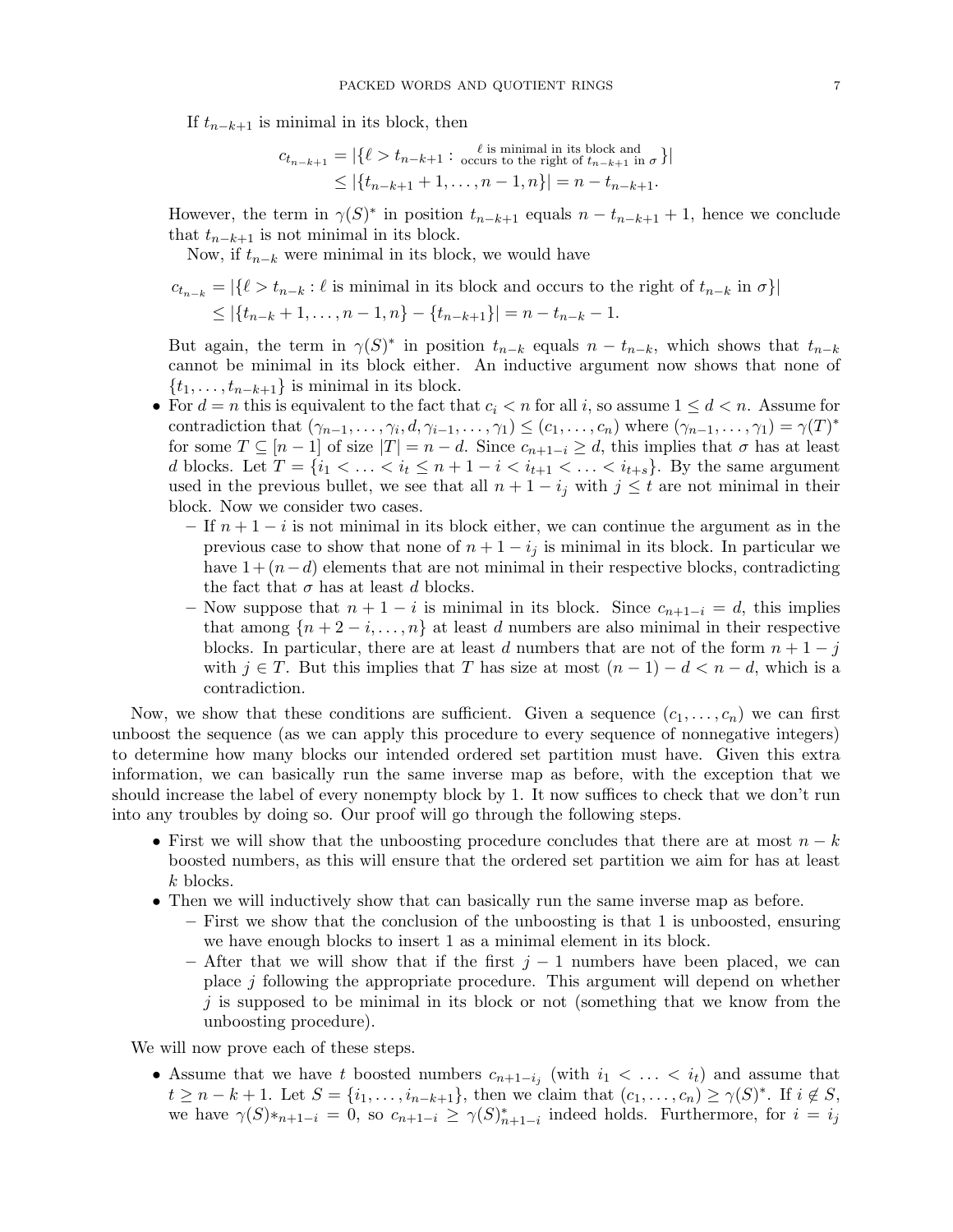by assumption on  $c_{n+1-i_j}$  there are  $(i_j - j)$  unboosted numbers to the right of  $n + 1 - i_j$ . Therefore, since  $c_{n+1-i_j}$  was boosted, we have  $c_{n+1-i_j} \geq i_j - j + 1 = \gamma(S)_{n+1-i_j}^*$ , as desired.

- As mentioned before, we now show that we can run the inverse map without any issues.
	- If  $c_1 = 0$  it is clear that we can insert 1, so assume  $c_1 = d$  with  $1 \leq d \leq n-1$ . Our goal is to show that in the unboosting procedure we conclude that 1 has to be minimal in its block. As  $c_1 = d$  this happens precisely if the procedure shows that among  $\{2, 3, \ldots, n\}$ at least d numbers were not boosted. For the sake of contradiction, assume that we have at least  $n-d$  boosted numbers, and let the largest  $n-d$  be  $n+1-i_1 > n+1-i_2 >$  $\ldots > n+1-i_{n-d}$ . Let  $T = \{i_1, \ldots, i_{n-d}\}\$ then by a similar argument to before we have  $(c_1, c_2, ..., c_n) \ge (d, \gamma_{n-1}, ..., \gamma_1)$  where  $(\gamma_{n-1}, ..., \gamma_1) = \gamma(T)^*$ .
	- Assume that the inverse map successfully inserted all the numbers in  $[j-1]$  (with  $j \geq 2$ ) and that we now try to insert j according to  $c_j$ .
		- First assume that  $c_j = t$  is unboosted. Since this is unboosted, there are still at least t unboosted numbers among  $\{c_{j+1}, \ldots, c_n\}$ . As so far only indices corresponding to unboosted numbers have been inserted in empty blocks, and the number of total blocks it the number of unboosted numbers, we have at least  $t+1$  empty blocks at this point. As a result, there will be some empty block labeled with  $t$ , so we can insert j into an empty block, as desired.

Hence, assume that  $c_j$  was boosted. Suppose that at the time we still have t nonempty blocks, then by the unboosting procedure we know that  $c_i \geq t+1$ , so we can insert j appropriately, unless  $c_j$  is too big. In other words, the only thing that can go wrong is that there were  $\ell$  unboosted numbers (hence  $\ell$  blocks in the ordered set partition), but that  $c_j \geq \ell + 1$ . Let  $n + 1 - i_1 > \ldots > n + 1 - i_a > j > n - i_{a+1} > \ldots > n - i_{n-\ell-1}$  be all the boosted numbers. But then, for  $T = \{i_1, \ldots, i_{n-\ell-1}\}\$  of size  $n - (\ell+1)$ , with  $\gamma(T)^* = (\gamma_{n-1}, \ldots, \gamma_1)$ , we have  $(c_1, \ldots, c_n) \geq (\gamma_{n-1}, \ldots, \gamma_{n-j+1}, \ell+1, \gamma_{n-j}, \ldots, \gamma_1)$ , a contradiction.

### 4. The algebraic quotient

<span id="page-7-0"></span>Recall from the introduction that a word  $w = w_1w_2\cdots w_n$  on the alphabet  $\mathbb{Z}_{\geq 0}$  is packed if whenever  $i + 1$  appears, then so does i. It will be convenient for our inductive arguments to consider packed words in which every letter in some segment  $1 \leq i \leq k$  must appear. To this end, we define

(4.1) 
$$
W_{n,k} := \{\text{length } n \text{ packed words } w = w_1 w_2 \dots w_n : \text{ the letters } 1, 2, \dots, k \text{ appear in } w\}.
$$

Words in  $W_{n,k}$  are in bijection with ordered set partitions of [n] with at least k blocks. We have the further identifications  $\mathcal{W}_{n,1} = \mathcal{W}_n$  and  $\mathcal{W}_{n,n} = \mathfrak{S}_n$ .

The symmetric group  $\mathfrak{S}_n$  acts on  $\mathcal{W}_{n,k}$  by the rule  $\sigma \cdot (w_1 \dots w_n) := w_{\sigma(1)} \dots w_{\sigma(n)}$ . The quotient rings  $S_{n,k}$  of the following definition will give a graded refinement of this action. Their defining ideals  $J_{n,k}$  contain the ideal  $J_n$  defining the ring  $S_n$  appearing in the introduction.

**Definition 4.1.** Let  $J_{n,k} \subseteq \mathbb{Q}[\mathbf{x}_n]$  be the ideal

$$
J_{n,k} := J_n + \langle e_n, e_{n-1}, \dots, e_{n-k+1} \rangle
$$

and let  $S_{n,k} := \mathbb{Q}[\mathbf{x}_n]/J_{n,k}$  be the corresponding quotient ring.

Each of the quotients  $S_{n,k}$  is a graded  $\mathfrak{S}_n$ -module. Their defining ideals are nested according to  $J_n = J_{n,n} \subseteq J_{n,n-1} \subseteq \cdots \subseteq J_{n,1}$ . We study  $S_{n,k}$  by making use of a point locus  $X_{n,k} \subseteq \mathbb{Q}^n$ corresponding to  $W_{n,k}$ . Fix n distinct rational numbers  $\alpha_1, \ldots, \alpha_n \in \mathbb{Q}$ . For any packed word  $w_1 \dots w_n \in \mathcal{W}_{n,k}$ , we have a corresponding point  $(\alpha_{w_1}, \dots, \alpha_{w_n}) \in \mathbb{Q}^n$ . We let  $X_{n,k} \subseteq \mathbb{Q}^n$  be the family of points corresponding to all packed words in  $\mathcal{W}_{n,k}$ .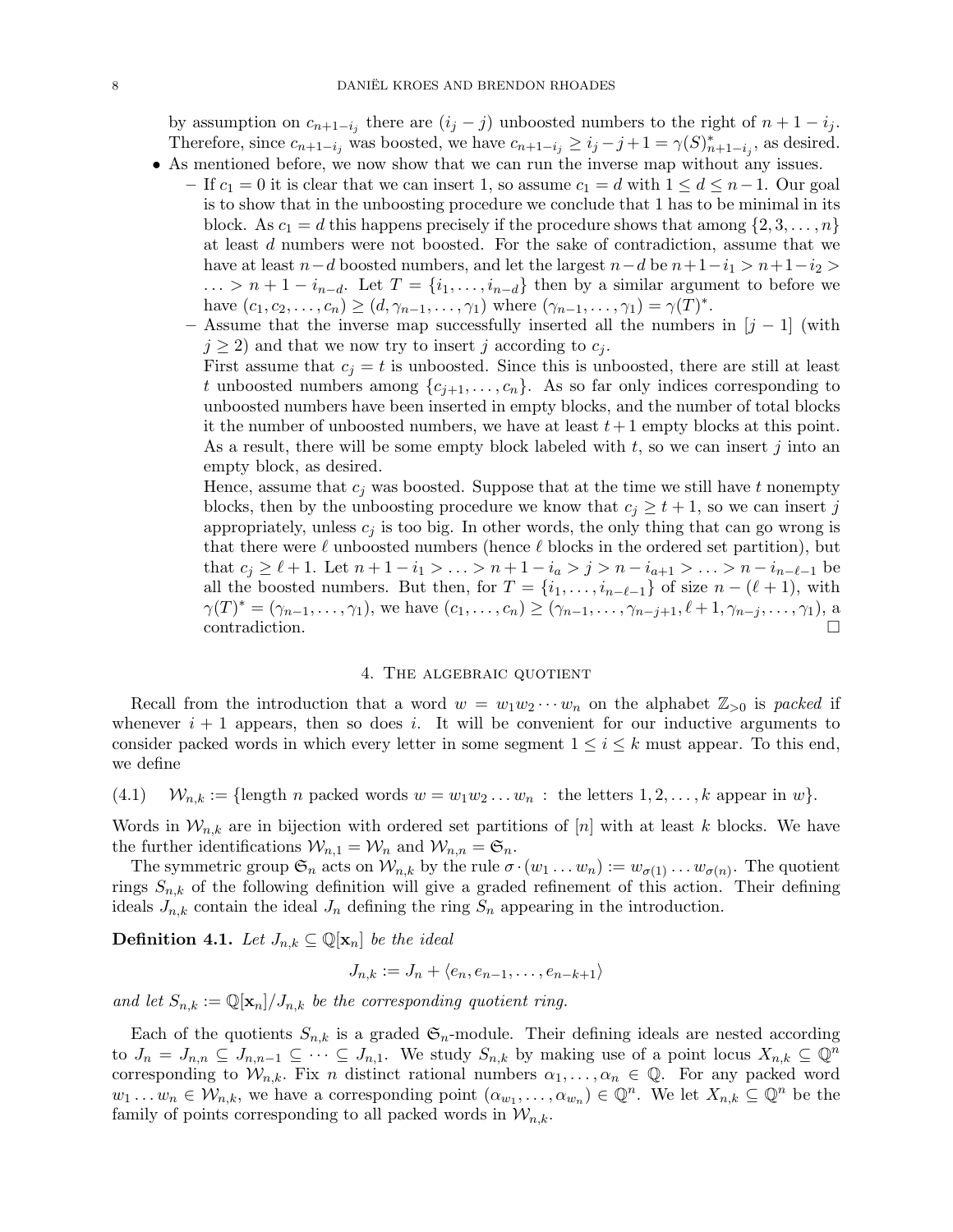The set  $X_{n,k} \subseteq \mathbb{Q}^n$  is closed under the coordinate-permuting action of  $\mathfrak{S}_n$  and we have an identification  $\mathbb{Q}[\mathcal{W}_{n,k}] \cong \mathbb{Q}[X_{n,k}]$ . As explained in the introduction, we have isomorphisms of ungraded  $\mathfrak{S}_n$ -modules

$$
\mathbb{Q}[\mathcal{W}_{n,k}] \cong \mathbb{Q}[X_{n,k}] \cong \mathbb{Q}[\mathbf{x}_n]/\mathbf{I}(X_{n,k}) \cong \mathbb{Q}[\mathbf{x}_n]/\mathbf{T}(X_{n,k}).
$$

It turns out that  $\mathbf{T}(X_{n,k})$  coincides with  $J_{n,k}$ .

<span id="page-8-0"></span>**Theorem 4.2.** For any  $1 \leq k \leq n$ , we have the ideal equality  $J_{n,k} = \mathbf{T}(X_{n,k})$ . Consequently, we have an isomorphism of ungraded  $\mathfrak{S}_n$ -modules  $\mathbb{Q}[\mathcal{W}_{n,k}] \cong S_{n,k}$ .

*Proof.* To show that  $J_{n,k} \subseteq \mathbf{T}(X_{n,k})$ , it suffices to show that every generator of  $J_{n,k}$  arises as the highest degree component of some polynomial in  $I(X_{n,k})$ . Fix  $1 \leq i \leq n$  and  $1 \leq r \leq d$ ; we begin by showing that the generator  $x_i^d e_{n-i}^{(i)}$  $_{n-r}^{(i)}$  lies in  $\mathbf{T}(X_{n,k})$ .

Note that if  $(x_1,\ldots,x_n)\in X_{n,k}$ , we either have  $x_i\in \{\alpha_1,\ldots,\alpha_d\}$ , or for any  $1\leq j\leq d$  the number  $\alpha_d$  must appear among  $\{x_1, \ldots, x_{i-1}, x_{i+1}, \ldots, x_n\}$ . We let t be a new variable, and define the function

$$
f(x_1,...,x_n,t) := (x_i - \alpha_1) \cdots (x_i - \alpha_d) \cdot \frac{(1 - tx_1) \cdots (1 - tx_{i-1})(1 - tx_{i+1}) \cdots (1 - tx_n)}{(1 - t\alpha_1) \cdots (1 - t\alpha_d)}
$$

and expanding this function in terms of the parameter  $t$  yields

$$
f(x_1, \ldots, x_n, t) =
$$
  

$$
(x_i - \alpha_1) \cdots (x_i - \alpha_d) \cdot \sum_{r \ge 0} \left( \sum_{a+b=r} (-1)^a e_a^{(i)} \cdot h_b(\alpha_1, \ldots, \alpha_d) \right) t^r
$$

Specialization of  $f(x_1, \ldots, x_n, t)$  at  $(x_1, \ldots, x_n) = (\beta_1, \ldots, \beta_n)$  yields an element of Q[[t]]. We analyze this specialization when  $(\beta_1, \ldots, \beta_n) \in X_{n,k}$ . If  $\beta_i \in \{\alpha_1, \ldots, \alpha_d\}$ , then  $f(\beta_1, \ldots, \beta_n, t) = 0$ . Otherwise,  $d$  of the terms in the numerator of  $f$  will cancel with the  $d$  terms in the denominator, so that hence  $f(\beta_1,\ldots,\beta_n,t)$  is a polynomial of degree  $(n-1)-d$  in t. Either way, the coefficient of  $t^{n-r}$  in  $f(x_1, \ldots, x_n, t)$  vanishes on  $X_{n,k}$ , so that

$$
(x_i - \alpha_1) \cdots (x_i - \alpha_d) \cdot \left( \sum_{a+b=n-r} (-1)^a e_a^{(i)} \cdot h_b(\alpha_1, \dots, \alpha_d) \right) \in \mathbf{I}(X_{n,k})
$$

and taking the highest degree component gives

$$
x_i^d \cdot (-1)^{n-r} e_{n-r}^{(i)} \in \mathbf{T}(X_{n,k}).
$$

The remaining generators  $e_d$  (for  $d > n - k$ ) are handled by a similar argument. We consider the rational function

$$
g(x_1, ..., x_n, t) := \frac{(1 - tx_1)(1 - tx_2) \cdots (1 - tx_n)}{(1 - t\alpha_1)(1 - t\alpha_2) \cdots (1 - t\alpha_k)}
$$
  
= 
$$
\sum_{r \geq 0} \left( \sum_{a+b=r} (-1)^a e_a \cdot h_b(\alpha_1, ..., \alpha_k) \right) \cdot t^r.
$$

Evaluating  $(x_1, \ldots, x_n)$  at a point in  $X_{n,k}$  forces the k factors in the denominator to cancel with k factors in the numerator, yielding a polynomial of degree  $n-k$  in t. For any  $d > n-k$ , we conclude that

$$
\sum_{a+b=d} (-1)^{a} e_a \cdot h_b(\alpha_1, \dots, \alpha_k) \in \mathbf{I}(X_{n,k}),
$$

which implies

$$
e_d \in \mathbf{T}(X_{n,k}).
$$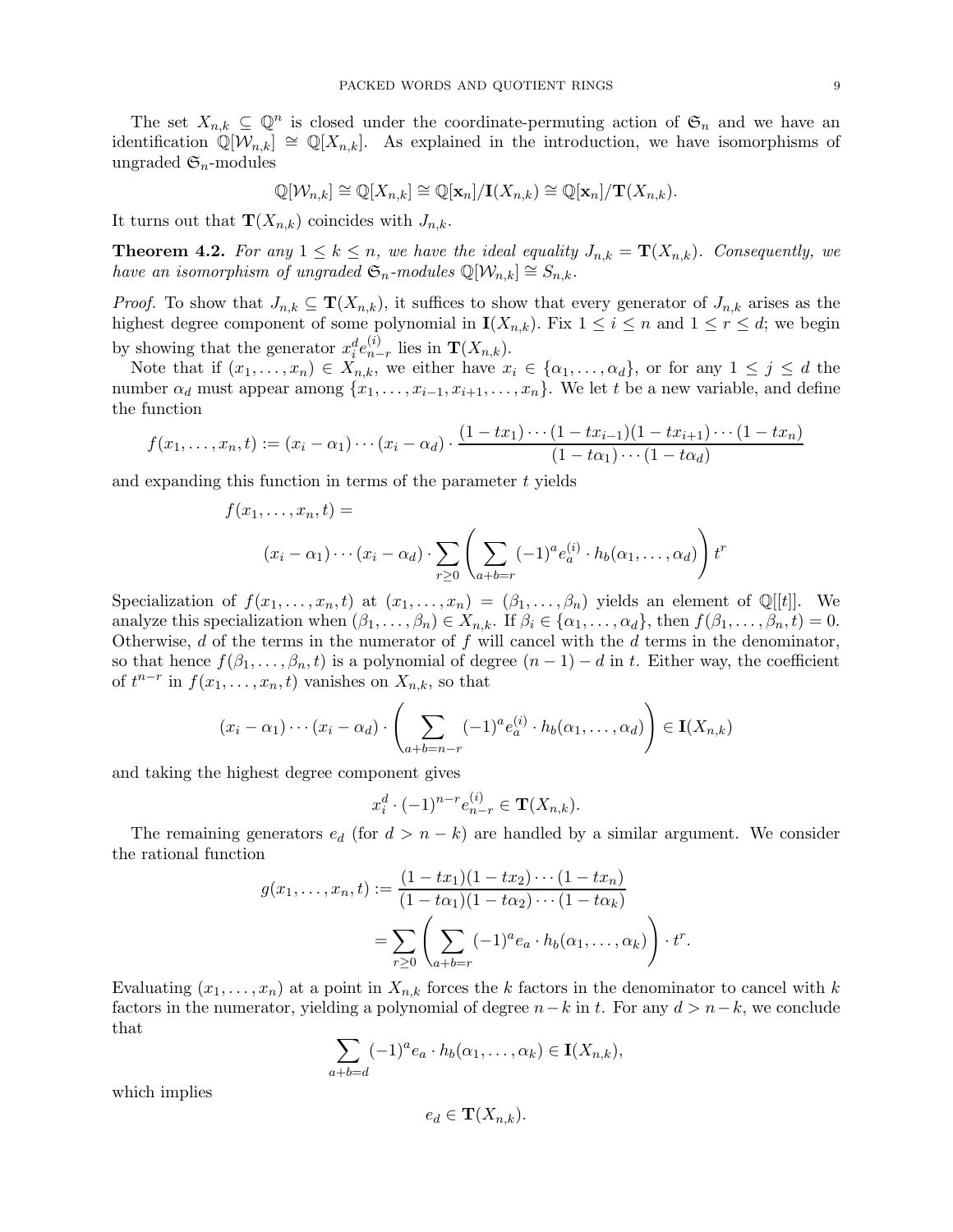This proves the containment  $J_{n,k} \subseteq \mathbf{T}(X_{n,k})$ , so that

(4.2) 
$$
\dim \mathbb{Q}[\mathbf{x}_n]/J_{n,k} \ge \dim \mathbb{Q}[\mathbf{x}_n]/\mathbf{T}(X_{n,k}) = |\mathcal{W}_{n,k}|
$$

In light of Equation [\(4.2\)](#page-9-0), to prove the desired equality  $J_{n,k} = \mathbf{T}(X_{n,k})$  it is enough to show that  $\dim(\mathbb{Q}[\mathbf{x}_n]/J_{n,k}) \leq |\mathcal{W}_{n,k}|$ . This is a Gröbner theory argument.

Since the elementary symmetric polynomials  $e_n, e_{n-1}, \ldots, e_{n-k+1}$  in the full variable set  $\{x_1, \ldots, x_n\}$ lie in  $J_{n,k}$ , [\[5,](#page-11-4) Lem. 3.4] implies that for any subset  $S \subseteq [n]$  with  $|S| = n - k + 1$ , the Demazure *character*  $\kappa_{\gamma(S)}$  corresponding to the length *n* sequence  $\gamma(S)$  also lies in  $J_{n,k}$ . The lexicographical leading monomial of  $\kappa_{\gamma(S)}$  has exponent sequence  $\gamma(S)^*$ . Similarly, for  $1 \leq i, d \leq n$ , since

<span id="page-9-0"></span>
$$
x_i^d \cdot e_{n-d}^{(i)}, \dots, x_i^d \cdot e_{n-1}^{(i)} \in J_{n,k},
$$

for any  $T \subseteq [n-1]$  of size  $|T| = n - d$ , [\[5,](#page-11-4) Lem. 3.4] again implies that

$$
x_i^d \cdot \kappa_{\gamma(T)}(x_1, \ldots, x_{i-1}, x_{i+1}, \ldots, x_n) \in J_{n,k}.
$$

Writing  $\gamma(T)^* = (\gamma_{n-1}, \ldots, \gamma_1)$ , the lexicographical leading term of  $x_i^d \cdot \kappa_{\gamma(T)}(x_1, \ldots, x_{i-1}, x_{i+1}, \ldots, x_n)$ is  $(\gamma_{n-1}, \ldots, \gamma_i, d, \gamma_{i-1}, \ldots, \gamma_1)$ . It follows that

the exponent sequence  $(c_1, \ldots, c_n)$  of any member of the standard monomial basis of  $\mathbb{Q}[\mathbf{x}_n]/J_{n,k}$  satisfies the conditions in the statement of Theorem [3.2.](#page-4-1)

Theorem [3.2](#page-4-1) implies the desired dimension bound dim  $\mathbb{Q}[\mathbf{x}_n]/J_{n,k} \leq |\mathcal{W}_{n,k}|$ , completing the proof.

 $\Box$ 

The standard monomial basis of  $S_{n,k}$  is governed by coinversion codes.

**Corollary 4.3.** The standard monomial basis of  $S_{n,k}$  with respect to the lexicographical term ordering are the monomials  $x_1^{c_1} \cdots x_n^{c_n}$  where  $(c_1, \ldots, c_n) = \overline{\text{code}}(\sigma)$  is the boosted coinversion code of some ordered set partition  $\sigma$  of  $[n]$  with at least k blocks.

*Proof.* This follows from Theorem [3.2](#page-4-1) and the last paragraph of the above proof.  $\Box$ 

Our next goal is to derive the graded  $\mathfrak{S}_n$ -module structure of the quotients  $S_{n,k}$ . This result is stated most cleanly in terms of the following rings defined by Haglund, Rhoades, and Shimozono [\[5\]](#page-11-4).

<span id="page-9-3"></span>**Definition 4.4.** Let  $1 \leq k \leq n$  be integers. Define the ideal  $I_{n,k} \subseteq \mathbb{Q}[\mathbf{x}_n]$  by

 $I_{n,k} := \langle x_1^k, x_2^k, \ldots, x_n^k, e_n, e_{n-1}, \ldots, e_{n-k+1} \rangle$ 

and let  $R_{n,k} := \mathbb{Q}[\mathbf{x}_n]/I_{n,k}$  be the corresponding quotient ring.

We can now state the graded  $\mathfrak{S}_n$ -module structure of  $S_n$  in terms of the graded  $\mathfrak{S}_n$ -module structure of these  $R_{n,k}$ , which have been extensively studied in [\[5\]](#page-11-4).

<span id="page-9-1"></span>**Theorem 4.5.** As graded  $\mathfrak{S}_n$ -module we have

<span id="page-9-2"></span>
$$
S_{n,k} \cong R_{n,n} \langle 0 \rangle \oplus R_{n,n-1} \langle -1 \rangle \oplus \cdots \oplus R_{n,k} \langle -n+k \rangle.
$$

We are now ready to prove Theorem [4.5.](#page-9-1)

*Proof.* We proceed by descending induction on k. In the case  $n = k$ , we claim that  $J_{n,n} = I_{n,n}$  $\langle e_1, \ldots, e_n \rangle$  is the classical invariant ideal so that  $S_{n,n} = R_{n,n}$ . Indeed, each elementary symmetric polynomial  $e_d$  appears as a generator of  $J_{n,n}$ . On the other hand, Theorem [4.2](#page-8-0) implies that  $\dim S_{n,n} = n! = \dim R_{n,n}$ . This finishes the proof in the case  $k = n$ .

Now suppose  $1 \leq k \leq n-1$ . We exhibit a short exact sequence of  $\mathfrak{S}_n$ -modules

(4.3) 
$$
0 \to R_{n,k} \overset{\varphi}{\to} S_{n,k} \overset{\pi}{\to} S_{n,k+1} \to 0,
$$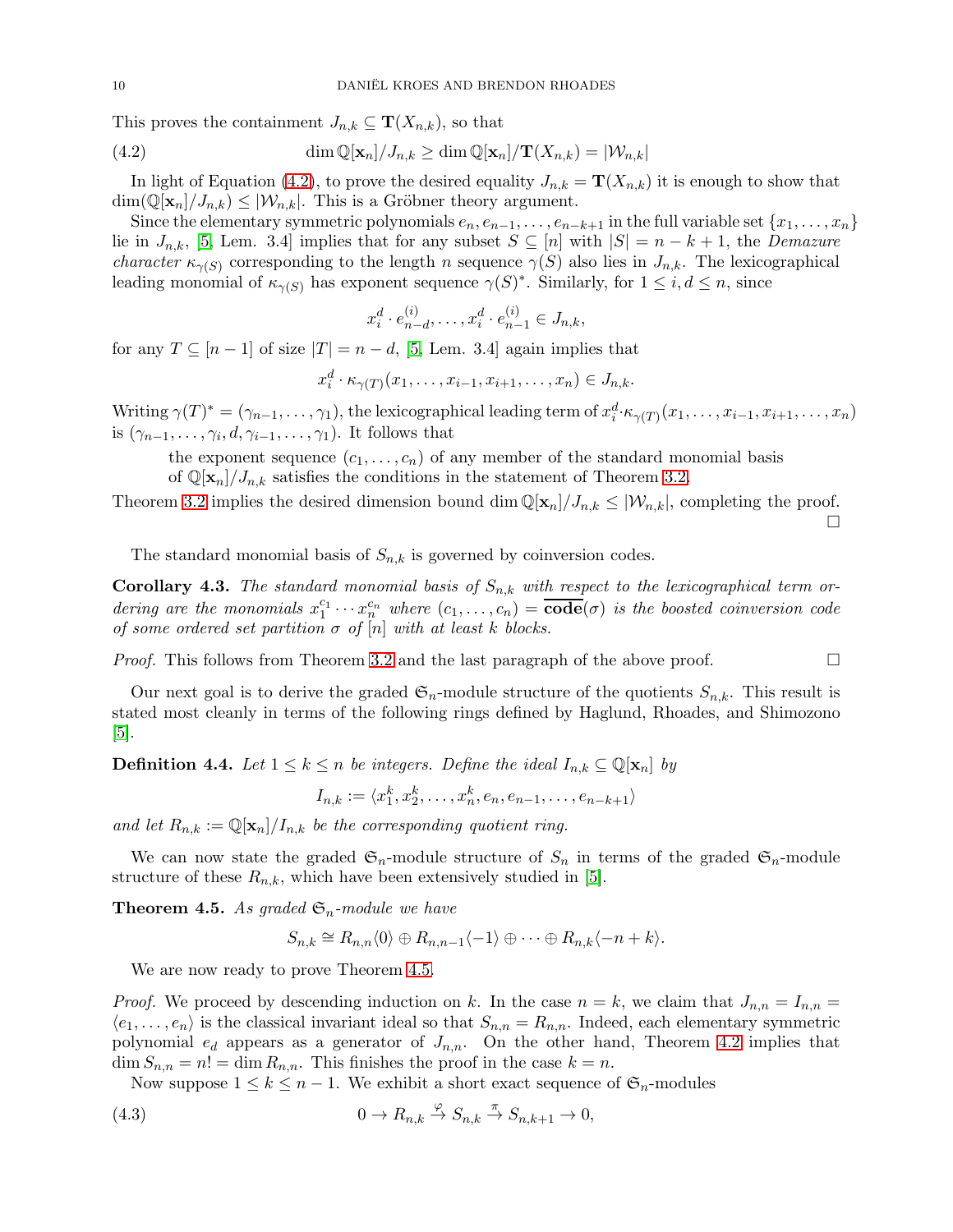where  $\varphi$  is homogeneous of degree  $n - k$  and  $\pi$  is homogeneous of degree 0. The exactness of this sequence implies

$$
S_{n,k} \cong S_{n,k+1} \oplus R_{n,k} \langle -n+k \rangle,
$$

proving the theorem by induction.

Since every generator of  $J_{n,k+1}$  is also a generator of  $J_{n,k}$ , we may take  $\pi : S_{n,k} \to S_{n,k+1}$  to be the canonical projection. We have a map

$$
\widetilde{\varphi}: \mathbb{Q}[\mathbf{x}_n] \to S_{n,k}
$$

given by multiplication by  $e_{n-k}$  followed by projection onto  $S_{n,k}$ . We verify that  $\tilde{\varphi}$  descends to a map  $\varphi: R_{n,k} \to S_{n,k}$  by showing that  $\tilde{\varphi}$  sends every generator of  $I_{n,k}$  to zero. Indeed, we have  $\widetilde{\varphi}(e_j(x_1,\ldots,x_n))=0$  for any  $j>n-k$  since  $e_j(x_1,\ldots,x_n)$  is a generator of  $J_{n,k}$ . Furthermore, for  $1 \leq i \leq n$  we have

$$
\widetilde{\varphi}(x_i^k) = x_i^k e_{n-k} = x_i^k e_{n-k}^{(i)} + x_i^{k+1} e_{n-k-1}^{(i)} = 0,
$$

where the final equality follows because both  $x_i^k e_{n-i}^{(i)}$  $_{n-k}^{(i)}$  and  $x_i^{k+1}e_{n-k}^{(i)}$  $_{n-k-1}^{(i)}$  are generators of  $J_{n,k}$ . We conclude that  $\tilde{\varphi}$  descends to a map  $\varphi: R_{n,k} \to S_{n,k}$  of  $\mathfrak{S}_n$ -modules which is homogeneous of degree  $n - k$ . It is clear that  $\varphi$  surjects onto the kernel of  $\pi$ . The exactness of the sequence [\(4.3\)](#page-9-2) follows from the dimensional equality

$$
\dim(S_{n,k}) = |\mathcal{W}_{n,k}| = |\mathcal{W}_{n,k+1}| + |\mathcal{OP}_{n,k}| = \dim(S_{n,k+1}) + \dim(R_{n,k}).
$$

The graded Frobenius image of  $S_{n,k}$  is most naturally stated in terms of the C-functions defined in Equation [\(1.2\)](#page-1-3).

**Corollary 4.6.** For any  $1 \leq k \leq n$ , the graded Frobenius image of  $S_{n,k}$  is given by

(4.5) 
$$
\mathrm{grFrob}(S_{n,k};q) = \sum_{j=k}^{n} q^{n-j} \cdot (\omega \circ \mathrm{rev}_q) C_{n,j}(\mathbf{x};q).
$$

<span id="page-10-0"></span>*Proof.* Apply [\[5,](#page-11-4) Thm. 6.11] and Theorem [4.5.](#page-9-1)

# 5. Conclusion

In this paper we have described an quotient  $S_n$  of  $\mathbb{Q}[\mathbf{x}_n]$  whose algebraic properties are governed by the combinatorics of packed words in  $W_n$ . The ring  $S_n$  has provable algebraic properties which are similar to conjectural properties of the superspace coinvariant ring  $\Omega_n / \langle (\Omega_n) \xi_n \rangle$ . With an eye towards proving these conjectures, it would be desirable to have a more direct connection between the packed word quotient  $S_n$  and the superspace coinvariant ring.

Generalized coinvariant rings related to delta operators have seen ties to cohomology theory. In the context of the rings  $R_{n,k}$  of Definition [4.4,](#page-9-3) Pawlowski and Rhoades showed that  $H^{\bullet}(X_{n,k};\mathbb{Q})=$  $R_{n,k}$ , where  $X_{n,k}$  is the variety of *n*-tuples  $(\ell_1,\ldots,\ell_n)$  of 1-dimensional subspaces of  $\mathbb{C}^k$  which satisfy  $\ell_1 + \cdots + \ell_n = \mathbb{C}^k$ . Rhoades and Wilson [\[8\]](#page-11-10) refined this result by considering the open subvariety  $X_{n,k}^{(r)}$  obtained by requiring the the sum  $\ell_1 + \cdots + \ell_r$  of the first r lines is direct. In light of [\[7,](#page-11-5) [8\]](#page-11-10), it is natural to ask for a geometric perspective on the ring  $S_n$  appearing in this paper.

**Problem 5.1.** Find a variety  $Y_n$  whose rational cohomology ring  $H^{\bullet}(Y_n; \mathbb{Q})$  is isomorphic to  $S_n$ .

The results in [\[7\]](#page-11-5) suggest that  $Y_n$  could be taken to be an open subvariety of the *n*-fold Cartesian product  $(\mathbb{P}^{k-1})^n$  of  $(k-1)$ -dimensional projective space with itself with the property that the cohomology map  $i^*: H^{\bullet}((\mathbb{P}^{k-1})^n; \mathbb{Q}) \to H^{\bullet}(Y_n; \mathbb{Q})$  induced by the inclusion  $i: Y_n \hookrightarrow (\mathbb{P}^{k-1})^n$  is surjective.